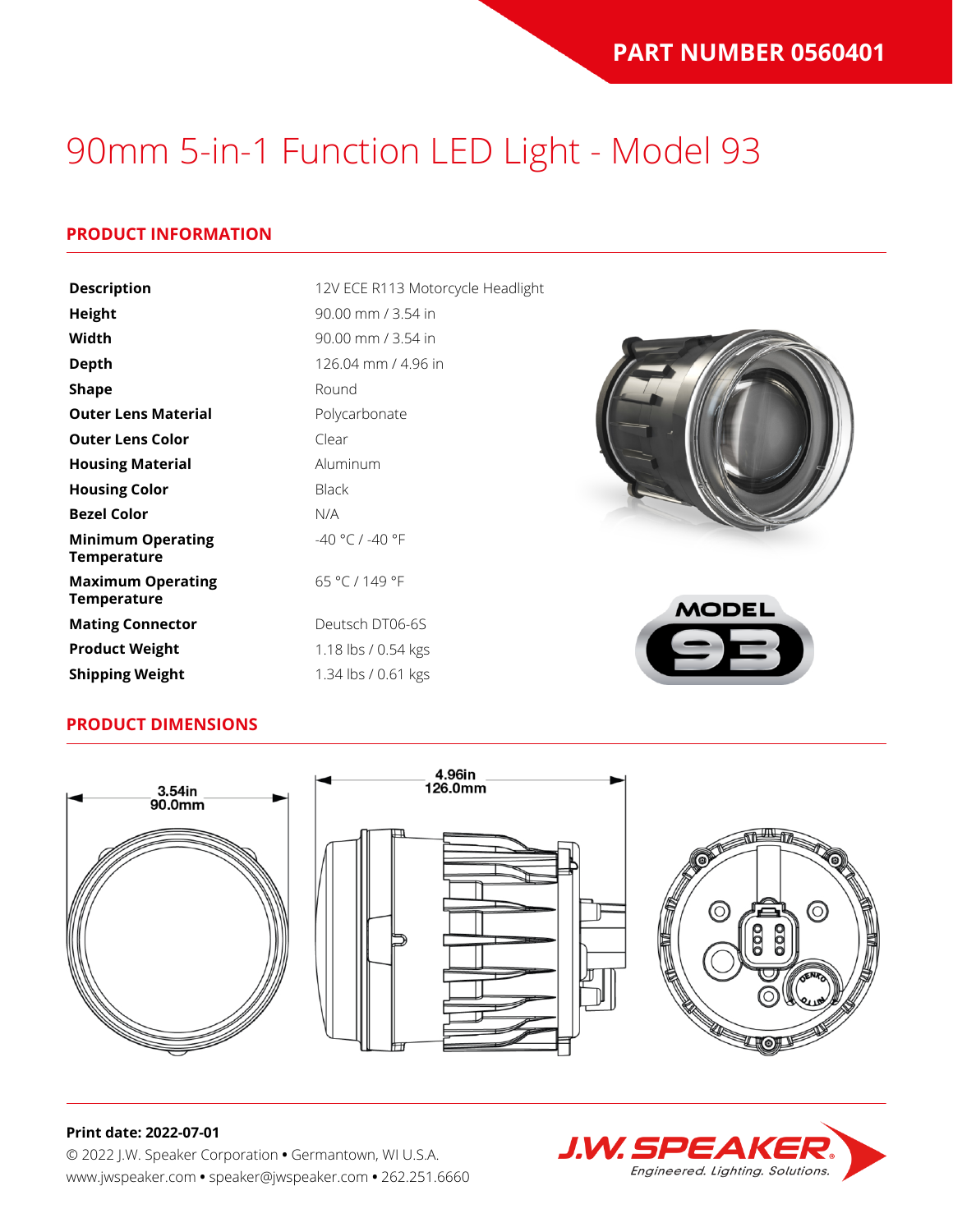### **ELECTRICAL SPECIFICATIONS**

| <b>Input Voltage</b>              | $12V$ DC                                                                                                            |  |  |  |  |
|-----------------------------------|---------------------------------------------------------------------------------------------------------------------|--|--|--|--|
| <b>Operating Voltage</b>          | 9-16V DC                                                                                                            |  |  |  |  |
| <b>Transient Spike Protection</b> | 150V Peak @ 1 HZ-100 Pulses                                                                                         |  |  |  |  |
| <b>Yellow Wire</b>                | Low Beam                                                                                                            |  |  |  |  |
| <b>Red Wire</b>                   | <b>Front Position</b>                                                                                               |  |  |  |  |
| <b>Blue Wire</b>                  | <b>DRI</b>                                                                                                          |  |  |  |  |
| <b>Black Wire</b>                 | Ground                                                                                                              |  |  |  |  |
| <b>White Wire</b>                 | High Beam                                                                                                           |  |  |  |  |
| <b>Current Draw</b>               | 1.35A @ 12V DC (Low Beam)<br>1.96A @ 12V DC (High Beam)<br>0.111A @ 12V DC (Front Position)<br>1.33A @ 12V DC (DRL) |  |  |  |  |

#### **REGULATORY STANDARDS COMPLIANCE**



Buy America Standards ECE Reg 10 ECE Reg 148 - MA ECE Reg 148 - RL ECE Reg 149 - WC-DS ECE Reg 149 - WR-DS Eco Friendly IEC IP67 IEC IP69K Tested to ECE Reg. 10

(Radiated Emissions only)



**Print date: 2022-07-01** © 2022 J.W. Speaker Corporation **•** Germantown, WI U.S.A. www.jwspeaker.com **•** speaker@jwspeaker.com **•** 262.251.6660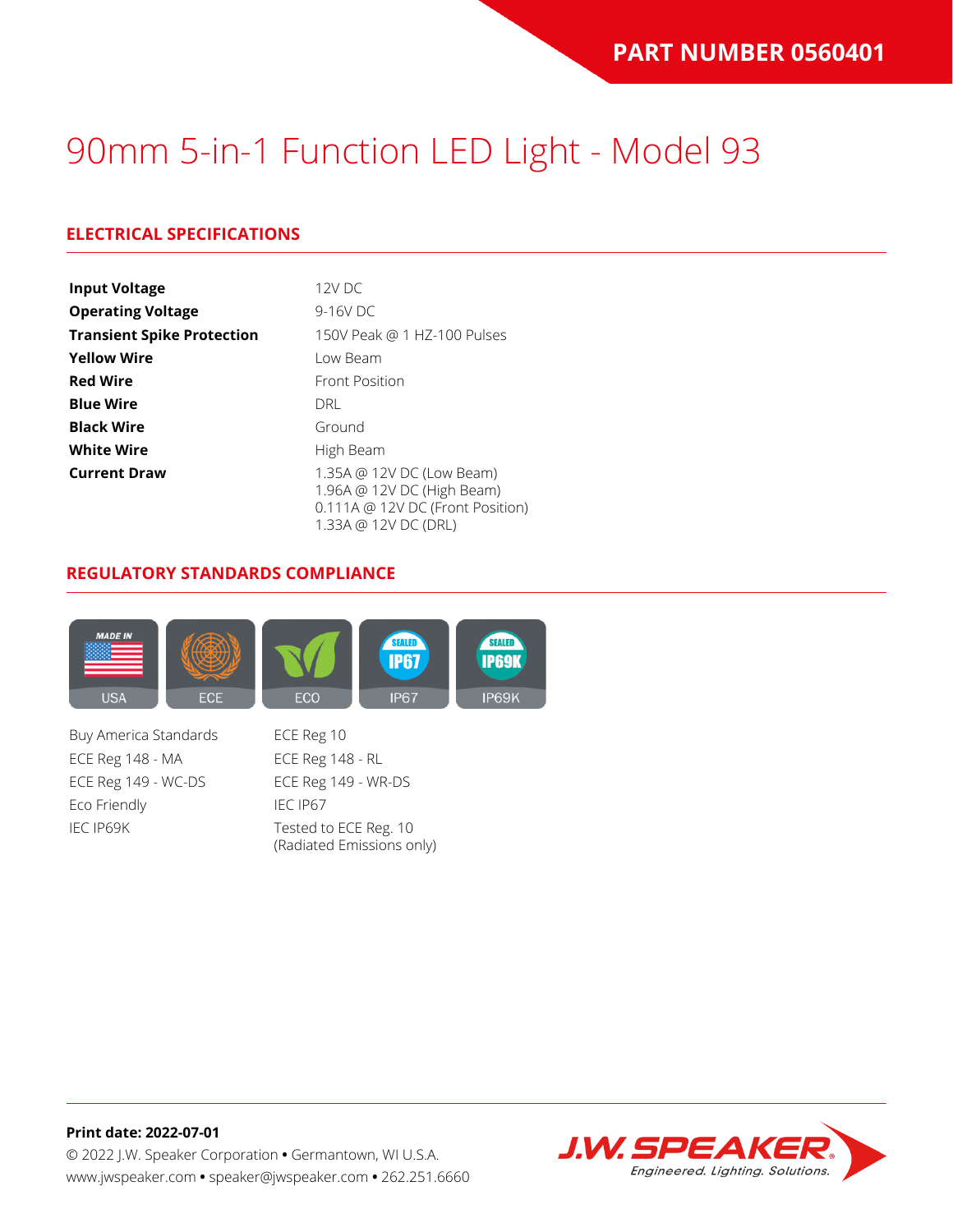$0^{\circ}$ 

# 90mm 5-in-1 Function LED Light - Model 93

### **PHOTOMETRIC SPECIFICATIONS**

| <b>Raw Lumen Output</b><br><b>Effective Lumen</b> | 1827(High Beam), 1325(Low Beam)<br>683(High Beam), 495(Low Beam)                                                                                                |                 | 240m |                  |      | Symmetric High Beam (0.75m high at 0°) |
|---------------------------------------------------|-----------------------------------------------------------------------------------------------------------------------------------------------------------------|-----------------|------|------------------|------|----------------------------------------|
| Output<br><b>Candela Output</b>                   | 44,000(High Beam), 23,000(Low                                                                                                                                   | $10 +$ Lux      | 120m |                  |      |                                        |
| <b>Nominal LED Color</b>                          | Beam)<br>5665 K                                                                                                                                                 | 1 Lux           | 0m   |                  |      |                                        |
| <b>Temperature</b><br><b>Beam Pattern(s)</b>      | Forward Lighting - Daytime<br>Running Light<br>Forward Lighting - High Beam (ECE)<br>Forward Lighting - Low Beam<br>(DOT/ECE)<br>Signalization - Front Position | <b>0.25 Lux</b> | 120m |                  |      |                                        |
|                                                   |                                                                                                                                                                 |                 | 240m | 200 <sub>m</sub> | 400m | 600m                                   |
|                                                   |                                                                                                                                                                 |                 | 240m |                  |      | Symmetric Low Beam (0.75m high at 0°)  |
|                                                   |                                                                                                                                                                 | $10 +$ Lux      | 120m |                  |      |                                        |
|                                                   |                                                                                                                                                                 | 1 Lux           | 0m   |                  |      |                                        |

120m

240m

200m

400m

600m

**0.25 Lux** 

**APPLICATIONS**



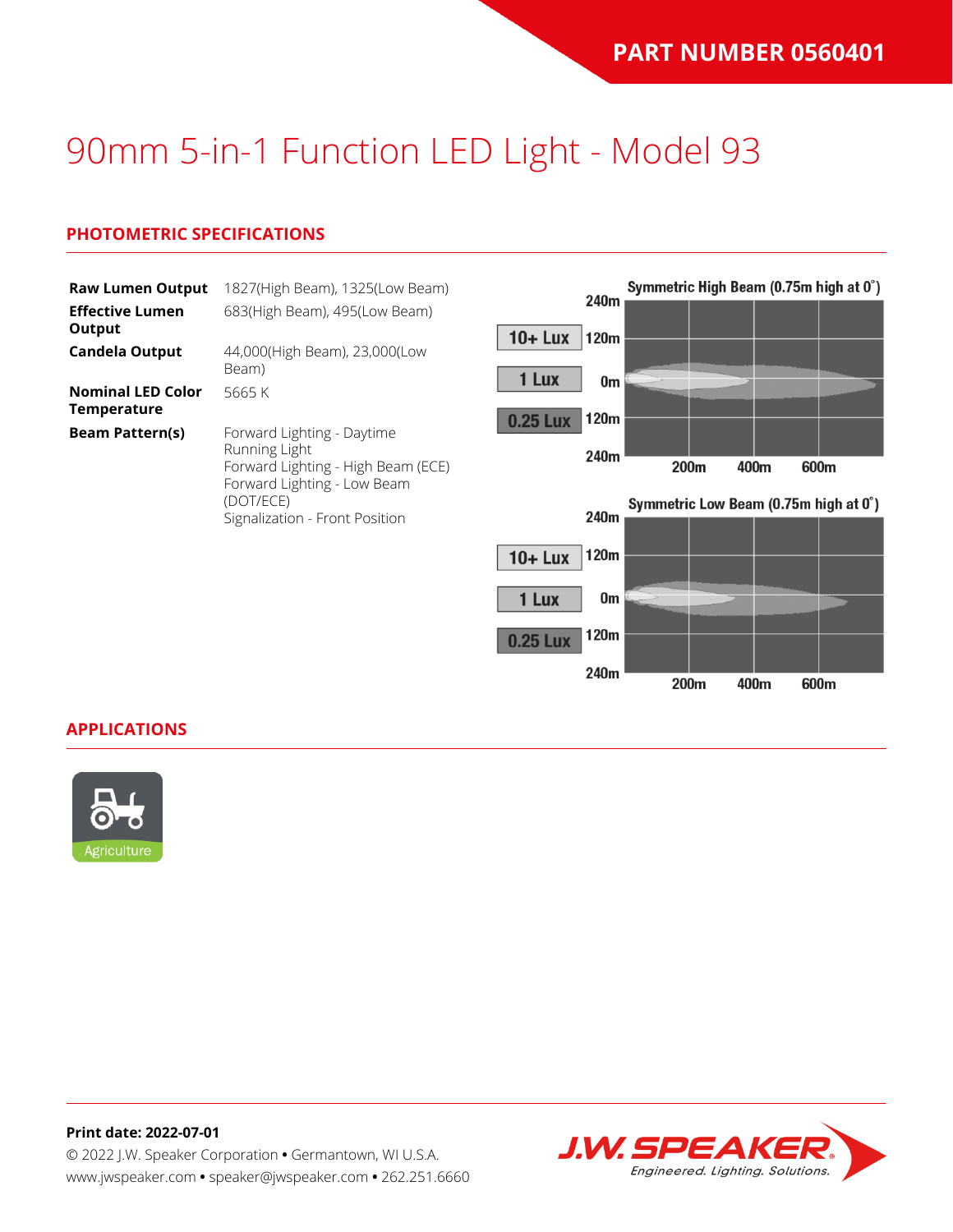## **ADDITIONAL INFORMATION**

3-point Mount for 1.5mm Mounting Frame is applicable for

- PN 0554381
- PN 0553071
- PN 0553091
- PN 0553101
- PN 0553081
- PN 0556701

• PN 0347941

3-point Mount for 3mm Mounting Frame is applicable for

– • All Model 93 Lighting Options

#### **PRODUCT WARNINGS**

For California residents:

**WARNING:** Cancer and reproductive harm - [www.P65Warnings.ca.gov](https://www.p65warnings.ca.gov/).

**AVERTISSEMENT:** Cancer et effet nocif sur la reproduction - [www.P65Warnings.ca.gov.](https://www.p65warnings.ca.gov/)

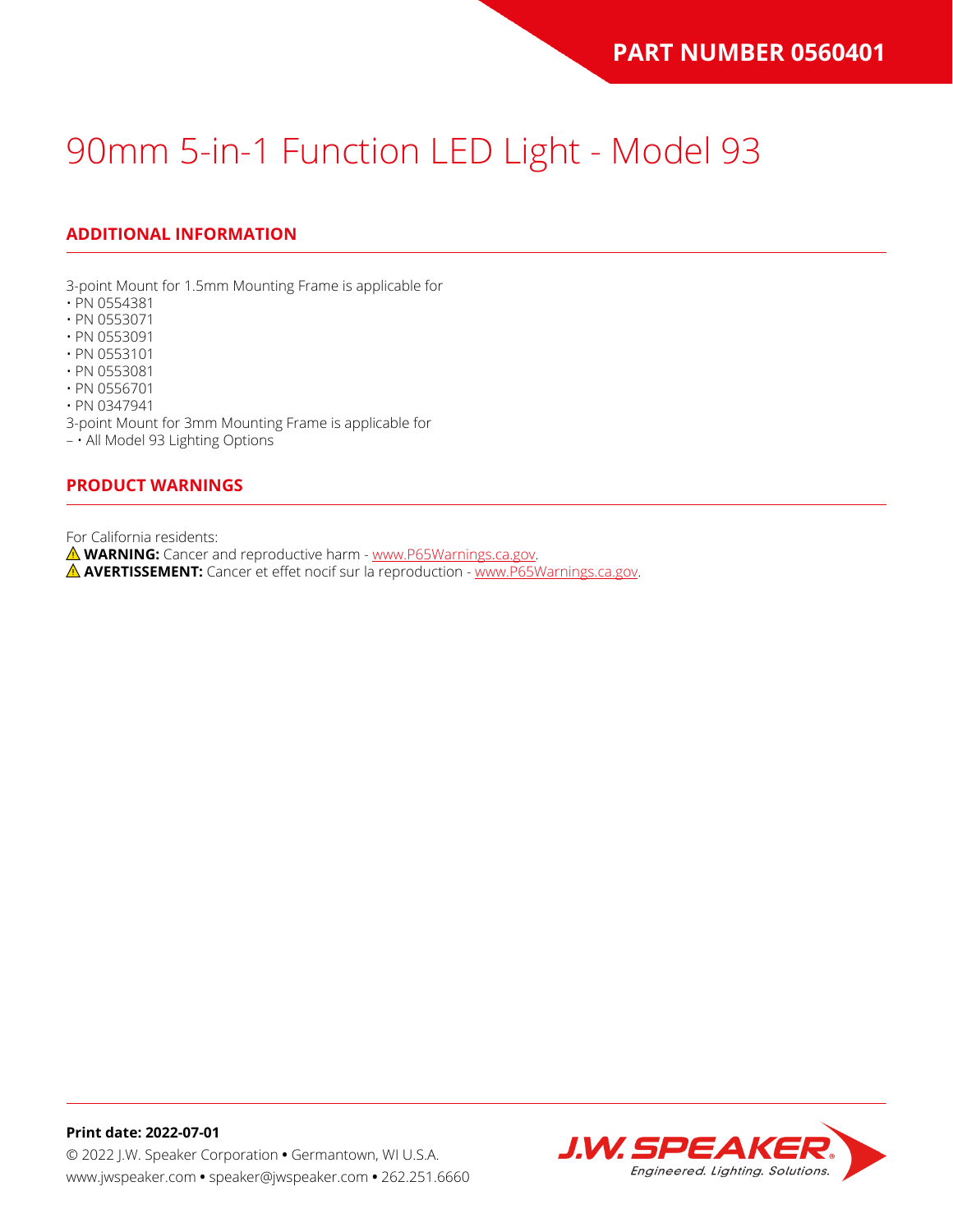#### **ACCESSORIES**



**[Part Number](https://www.jwspeaker.com/products/90mm-headlights-model-93/8001211/) [8001211](https://www.jwspeaker.com/products/90mm-headlights-model-93/8001211/)** Motorcycle Bar Mount Kit with Wiring Harness, Large



**[Part Number](https://www.jwspeaker.com/products/90mm-headlights-model-93/8001221/) [8001221](https://www.jwspeaker.com/products/90mm-headlights-model-93/8001221/)** Motorcycle Bar Mount Kit with Wiring Harness, Small



**[Part Number](https://www.jwspeaker.com/products/90mm-headlights-model-93/8001461/) [8001461](https://www.jwspeaker.com/products/90mm-headlights-model-93/8001461/)** 90mm Light 3-Point Mount for 1.5mm Mounting Frame



**[Part Number](https://www.jwspeaker.com/products/90mm-headlights-model-93/8001471/) [8001471](https://www.jwspeaker.com/products/90mm-headlights-model-93/8001471/)** 90mm Light 3-Point Mount for 3mm Mounting Frame



**[Part Number](https://www.jwspeaker.com/products/90mm-headlights-model-93/8001601/) [8001601](https://www.jwspeaker.com/products/90mm-headlights-model-93/8001601/)** Pedestal Mounting Bracket for Model 93 Single Lamp



**[Part Number](https://www.jwspeaker.com/products/90mm-headlights-model-93/8001621/) [8001621](https://www.jwspeaker.com/products/90mm-headlights-model-93/8001621/)**

Double Lamp

Pedestal Mounting



**[Part Number](https://www.jwspeaker.com/?post_type=part&p=26513&preview=true) [0700001](https://www.jwspeaker.com/?post_type=part&p=26513&preview=true)** Bracket for Model 93 Motorcycle Bar Mount Kit, 20-24mm



**[Part Number](https://www.jwspeaker.com/?post_type=part&p=26512&preview=true) [0700011](https://www.jwspeaker.com/?post_type=part&p=26512&preview=true)** Motorcycle Bar Mount Kit, 25-29mm